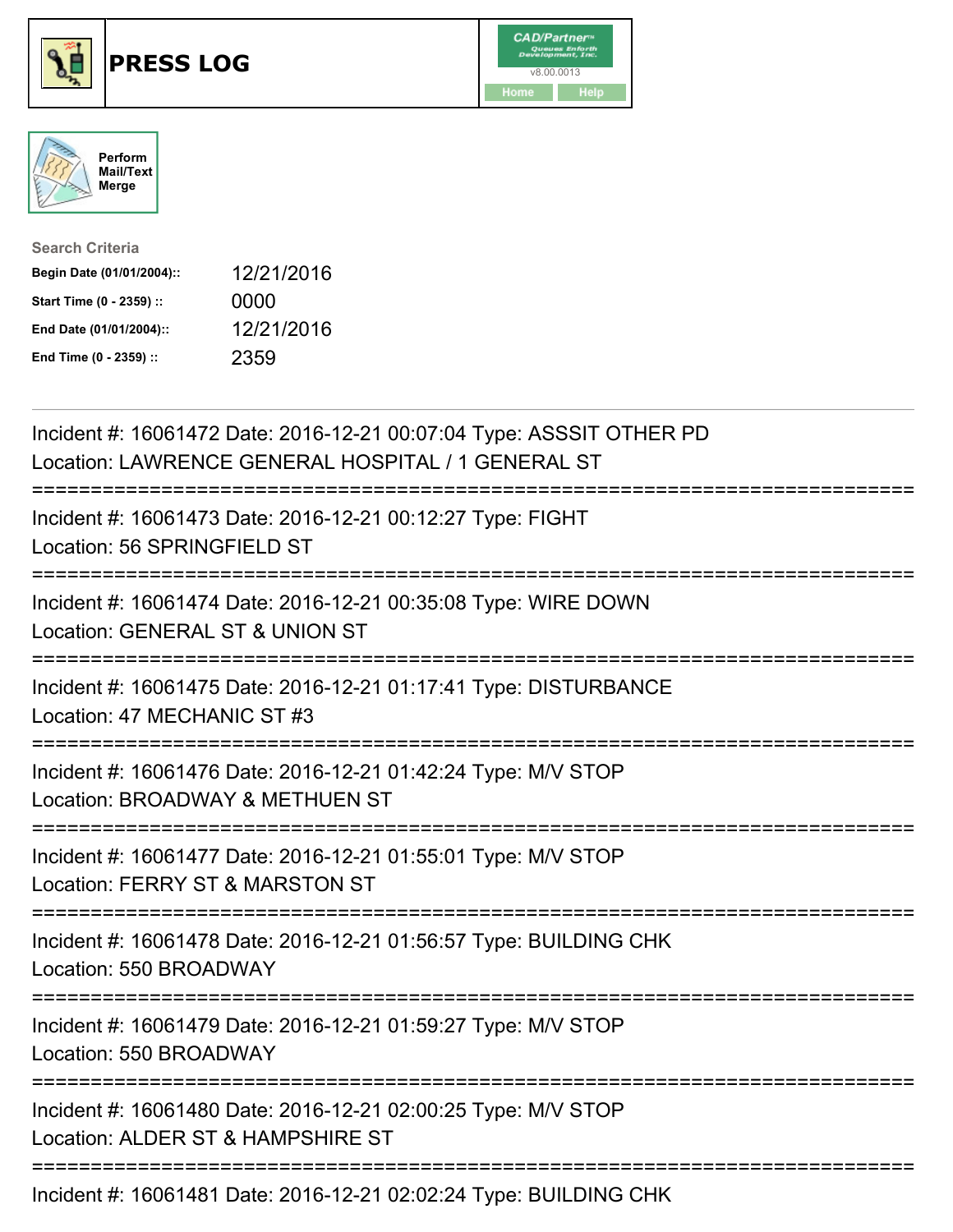Location: 600 BROADWAY

=========================================================================== Incident #: 16061482 Date: 2016-12-21 02:04:59 Type: BUILDING CHK Location: BREEN,JOHN MEMORIAL FUNERAL / 122 AMESBURY ST =========================================================================== Incident #: 16061483 Date: 2016-12-21 02:09:48 Type: M/V STOP Location: FRIENDLYS RESTAURANT / 227 WINTHROP AV =========================================================================== Incident #: 16061484 Date: 2016-12-21 02:10:15 Type: M/V STOP Location: 815 ESSEX ST =========================================================================== Incident #: 16061485 Date: 2016-12-21 02:20:47 Type: M/V STOP Location: HAVERHILL ST & JENNINGS ST =========================================================================== Incident #: 16061486 Date: 2016-12-21 02:24:38 Type: BUILDING CHK Location: 703 HAVERHILL ST =========================================================================== Incident #: 16061487 Date: 2016-12-21 02:33:07 Type: DISTURBANCE Location: 112 MARSTON ST #304 =========================================================================== Incident #: 16061488 Date: 2016-12-21 02:55:29 Type: SPECIAL CHECK Location: 50 FOREST ST =========================================================================== Incident #: 16061489 Date: 2016-12-21 02:56:20 Type: DOMESTIC/PAST Location: 110 E HAVERHILL ST =========================================================================== Incident #: 16061490 Date: 2016-12-21 03:16:42 Type: M/V STOP Location: FRANKLIN ST =========================================================================== Incident #: 16061491 Date: 2016-12-21 03:18:43 Type: M/V STOP Location: ESSEX ST & UNION ST =========================================================================== Incident #: 16061492 Date: 2016-12-21 03:20:02 Type: M/V STOP Location: COMMON ST & JACKSON ST =========================================================================== Incident #: 16061493 Date: 2016-12-21 04:13:16 Type: DEATH SUDDEN Location: 9 FARLEY ST #1 =========================================================================== Incident #: 16061494 Date: 2016-12-21 05:56:34 Type: WARRANT SERVE Location: LGH ARREST / 1 GENERAL ST =========================================================================== Incident #: 16061495 Date: 2016-12-21 06:10:29 Type: CK WELL BEING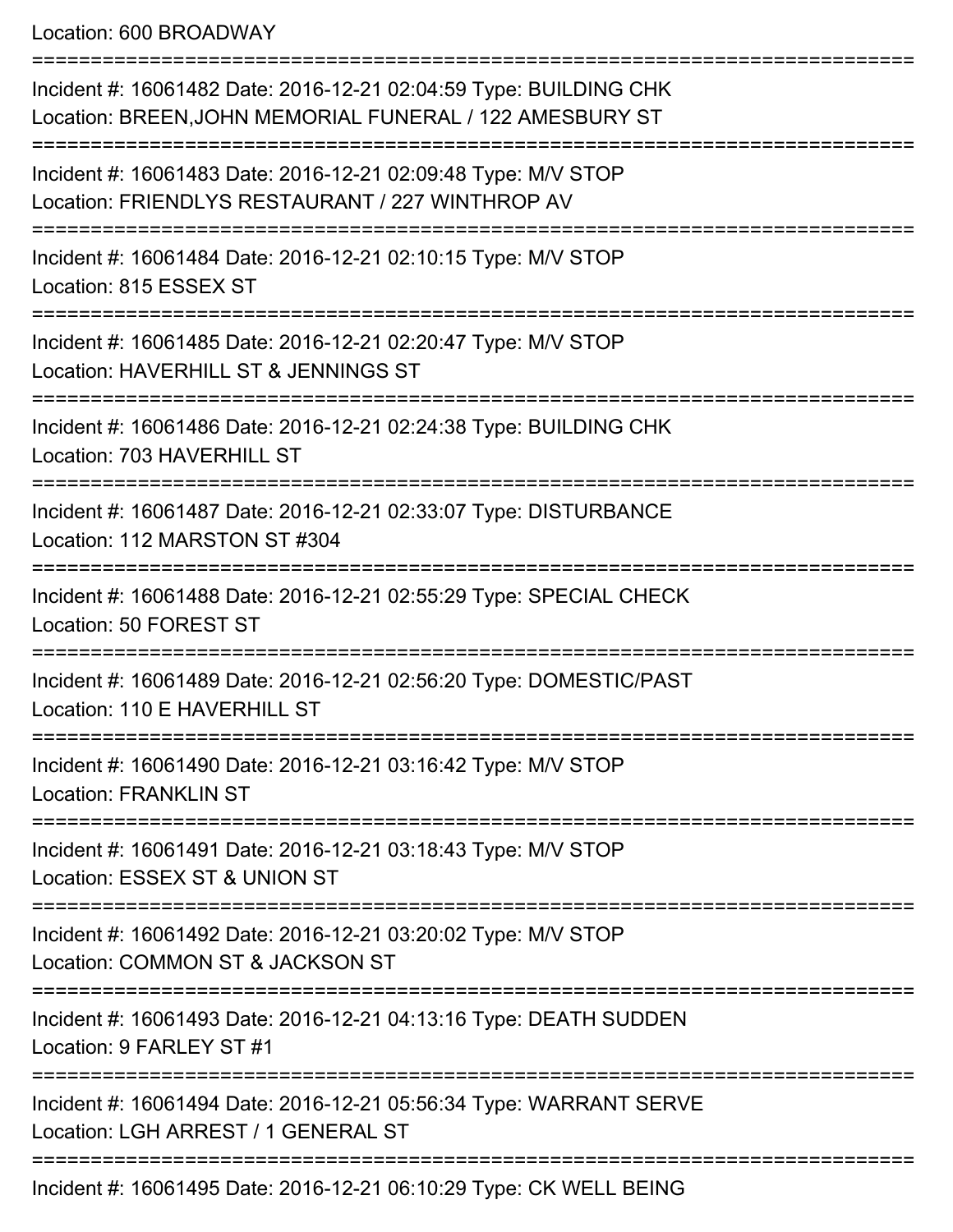=========================================================================== Incident #: 16061496 Date: 2016-12-21 06:37:46 Type: HIT & RUN M/V Location: 170 UNION ST =========================================================================== Incident #: 16061497 Date: 2016-12-21 06:47:34 Type: ALARMS Location: MINASIAN LAW OFFICE / 127 S BROADWAY =========================================================================== Incident #: 16061498 Date: 2016-12-21 06:59:24 Type: LOCKOUT Location: M/V / 158 ANDOVER ST =========================================================================== Incident #: 16061499 Date: 2016-12-21 07:02:43 Type: ALARMS Location: NISSAN / 1 COMMONWEALTH DR =========================================================================== Incident #: 16061500 Date: 2016-12-21 07:11:42 Type: TOW OF M/V Location: UNREG / 34 AMES ST =========================================================================== Incident #: 16061501 Date: 2016-12-21 07:34:33 Type: GENERAL SERV Location: BAILEY ST & PARKER ST =========================================================================== Incident #: 16061502 Date: 2016-12-21 07:56:01 Type: AUTO ACC/NO PI Location: ANDOVER ST & NEWTON ST =========================================================================== Incident #: 16061503 Date: 2016-12-21 08:45:59 Type: HIT & RUN M/V Location: LAWRENCE ST & METHUEN ST =========================================================================== Incident #: 16061505 Date: 2016-12-21 09:06:24 Type: CK WELL BEING Location: 5 NORRIS ST =========================================================================== Incident #: 16061504 Date: 2016-12-21 09:07:11 Type: ALARM/BURG Location: SAVINELLI RESD / 19 MONTGOMERY ST =========================================================================== Incident #: 16061506 Date: 2016-12-21 09:08:58 Type: ALARMS Location: 33 S BROADWAY =========================================================================== Incident #: 16061507 Date: 2016-12-21 09:09:22 Type: NOTIFICATION Location: 250 FARNHAM ST FL 2 =========================================================================== Incident #: 16061508 Date: 2016-12-21 09:20:00 Type: SHOTS FIRED Location: LOWELL ST & WARREN ST =========================================================================== Incident #: 16061509 Date: 2016-12-21 09:24:01 Type: LIC PLATE STO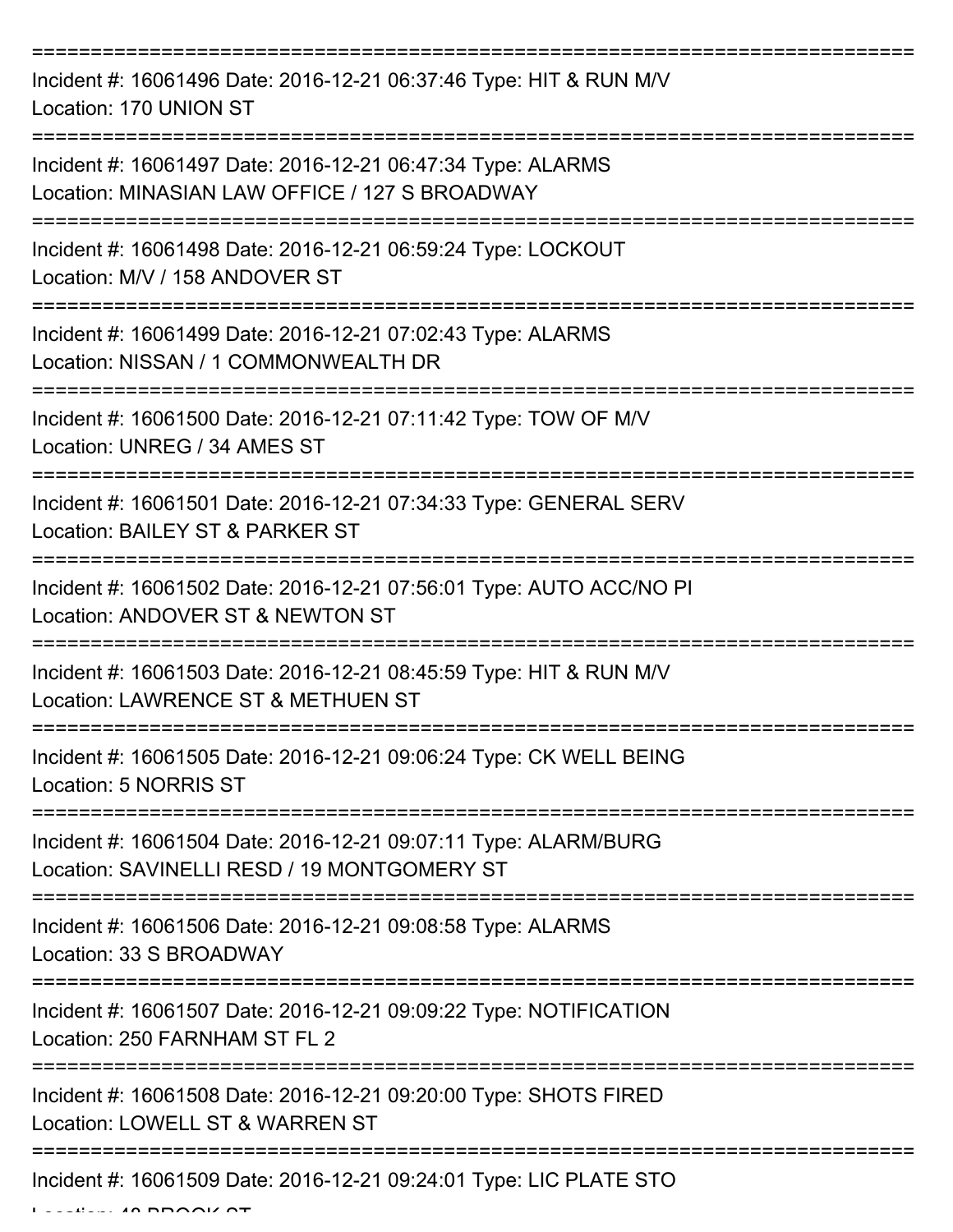| Incident #: 16061510 Date: 2016-12-21 09:33:17 Type: SUS PERS/MV<br>Location: 5 DURHAM ST                                                                         |
|-------------------------------------------------------------------------------------------------------------------------------------------------------------------|
| Incident #: 16061511 Date: 2016-12-21 09:52:09 Type: AUTO ACC/NO PI<br>Location: COMMONWEALTH DR & MARSTON ST                                                     |
| Incident #: 16061512 Date: 2016-12-21 09:55:41 Type: M/V STOP<br>Location: COMMON ST & FRANKLIN ST                                                                |
| Incident #: 16061513 Date: 2016-12-21 10:09:23 Type: M/V STOP<br>Location: MANCHESTER ST & @ROTARY                                                                |
| Incident #: 16061514 Date: 2016-12-21 10:13:46 Type: MEDIC SUPPORT<br>Location: MERRIMACK MEDICAL CENTER / 25 MARSTON ST #304<br>================================ |
| Incident #: 16061515 Date: 2016-12-21 10:17:49 Type: INVESTIGATION<br>Location: 340 HAVERHILL ST                                                                  |
| Incident #: 16061516 Date: 2016-12-21 10:20:06 Type: M/V STOP<br>Location: GORHAM ST & S BROADWAY                                                                 |
| Incident #: 16061517 Date: 2016-12-21 10:20:35 Type: M/V STOP<br>Location: OSGOOD ST & SALEM ST                                                                   |
| Incident #: 16061518 Date: 2016-12-21 10:25:38 Type: B&E/PAST<br>Location: 38 TREMONT ST FL 1                                                                     |
| Incident #: 16061519 Date: 2016-12-21 10:29:28 Type: MV/BLOCKING<br>Location: 73 FLORENCE AV                                                                      |
| Incident #: 16061520 Date: 2016-12-21 10:29:47 Type: VIO CITY ORD<br>Location: 46 SALEM ST                                                                        |
| Incident #: 16061521 Date: 2016-12-21 10:39:22 Type: FIRE/MV<br>Location: ESSEX ST & GALE ST                                                                      |
| Incident #: 16061522 Date: 2016-12-21 10:40:03 Type: B&E/PAST<br>Location: WEST STREET AUTO / 136 WEST ST                                                         |
| Incident #: 16061523 Date: 2016-12-21 10:41:12 Type: M/V STOP                                                                                                     |

Location: KENNIETH CT & C BBOADWAY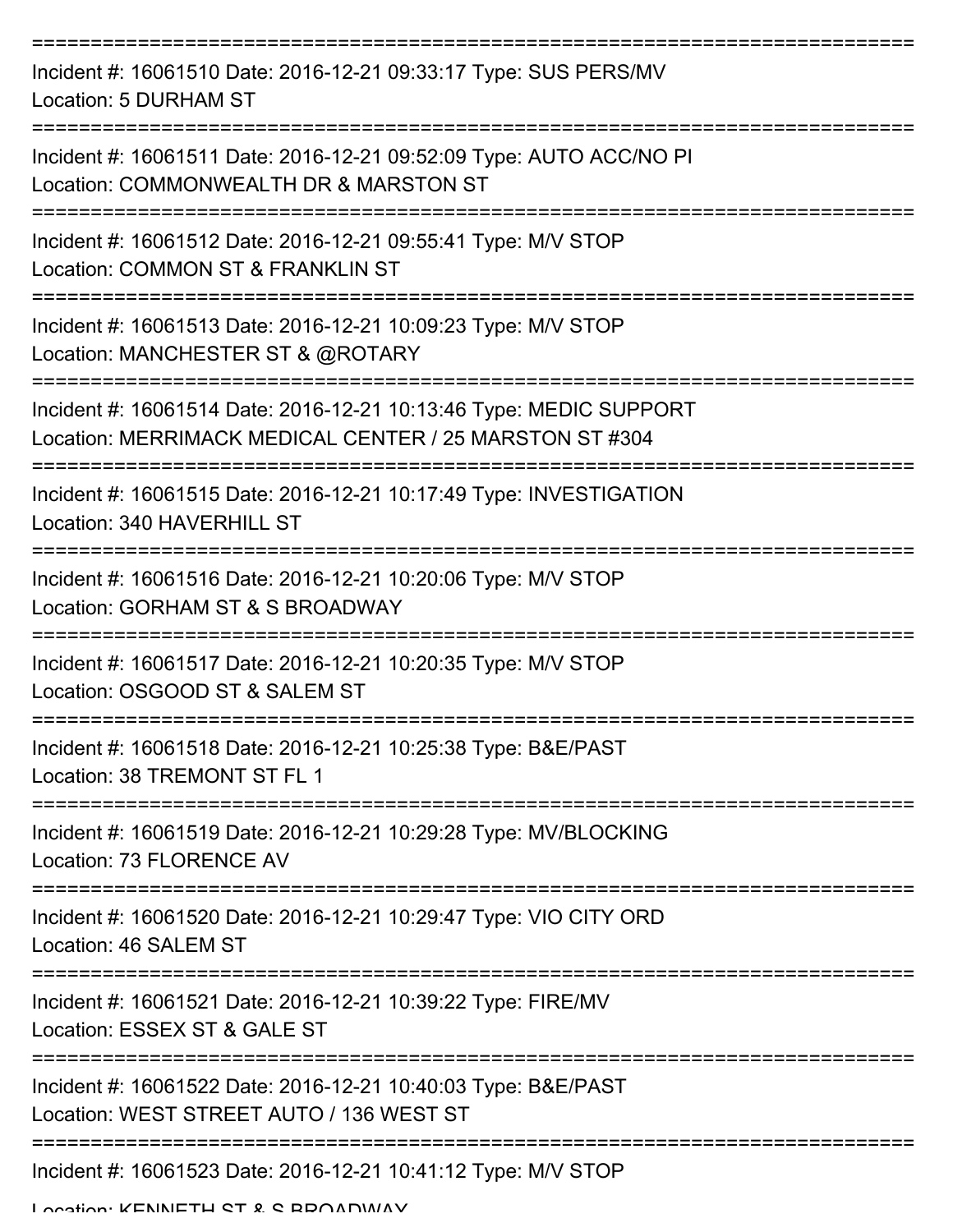| Incident #: 16061524 Date: 2016-12-21 10:47:16 Type: DISTURBANCE<br>Location: 62 DORCHESTER ST              |
|-------------------------------------------------------------------------------------------------------------|
| Incident #: 16061525 Date: 2016-12-21 11:00:21 Type: M/V STOP<br>Location: MERRIMACK ST & S BROADWAY        |
| Incident #: 16061526 Date: 2016-12-21 11:01:51 Type: ANIMAL COMPL<br>Location: BREEN SCHOOL / 114 OSGOOD ST |
| Incident #: 16061527 Date: 2016-12-21 11:03:23 Type: ALARM/HOLD<br>Location: JACKIES MARKET / 651 BROADWAY  |
| Incident #: 16061528 Date: 2016-12-21 11:04:06 Type: 209A/SERVE<br>Location: 120 HOWARD ST                  |
| Incident #: 16061529 Date: 2016-12-21 11:09:17 Type: M/V STOP<br>Location: 255 LOWELL ST                    |
| Incident #: 16061530 Date: 2016-12-21 11:10:18 Type: M/V STOP<br>Location: FOSTER ST & MARKET ST            |
| Incident #: 16061531 Date: 2016-12-21 11:12:22 Type: BUILDING CHK<br>Location: 2 NIGHTINGALE CT             |
| Incident #: 16061532 Date: 2016-12-21 11:14:12 Type: M/V STOP<br>Location: AUBURN ST & HAMPSHIRE ST         |
| Incident #: 16061533 Date: 2016-12-21 11:16:46 Type: STOL/MV/PAS<br>Location: 85 MANCHESTER ST              |
| Incident #: 16061534 Date: 2016-12-21 11:22:29 Type: M/V STOP<br>Location: 1 TREMONT ST                     |
| Incident #: 16061535 Date: 2016-12-21 11:28:41 Type: PARK & WALK<br>Location: BRADFORD ST & BROADWAY        |
| Incident #: 16061537 Date: 2016-12-21 11:33:41 Type: 209A/SERVE<br>Location: 490 HAMPSHIRE ST               |
| Incident #: 16061536 Date: 2016-12-21 11:34:02 Type: AUTO ACC/NO PI<br>Location: 249 PARK ST                |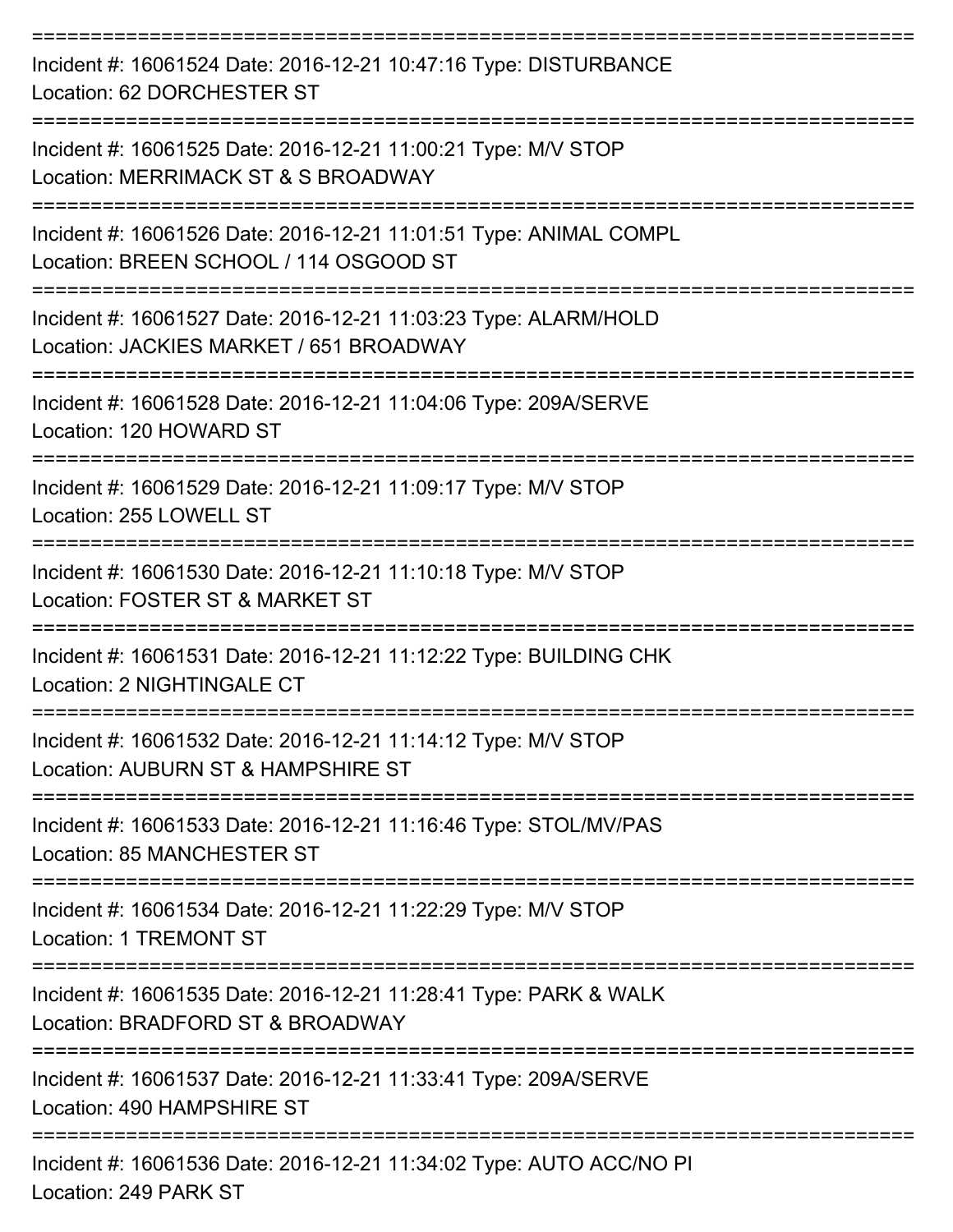| Incident #: 16061538 Date: 2016-12-21 11:36:40 Type: M/V STOP<br>Location: 120 WATER ST                                  |
|--------------------------------------------------------------------------------------------------------------------------|
| Incident #: 16061539 Date: 2016-12-21 11:38:12 Type: M/V STOP<br>Location: S BROADWAY & SHATTUCK ST                      |
| Incident #: 16061540 Date: 2016-12-21 11:46:15 Type: ALARM/BURG<br>Location: 157 SARATOGA ST<br>======================== |
| Incident #: 16061541 Date: 2016-12-21 11:46:15 Type: INVEST CONT<br>Location: TD BANKNORTH MA / 305 S BROADWAY           |
| Incident #: 16061543 Date: 2016-12-21 11:46:51 Type: FIRE<br>Location: 38 TREMONT ST                                     |
| Incident #: 16061542 Date: 2016-12-21 11:48:19 Type: AUTO ACC/NO PI<br>Location: 255 ANDOVER ST                          |
| Incident #: 16061544 Date: 2016-12-21 11:53:39 Type: M/V STOP<br>Location: HAVERHILL ST & WEST ST                        |
| Incident #: 16061545 Date: 2016-12-21 11:58:25 Type: M/V STOP<br>Location: 334 PARK ST                                   |
| Incident #: 16061546 Date: 2016-12-21 12:00:29 Type: M/V STOP<br>Location: DORCHESTER ST & WINTHROP AV                   |
| Incident #: 16061547 Date: 2016-12-21 12:03:26 Type: AUTO ACC/NO PI<br>Location: 655 ANDOVER ST                          |
| Incident #: 16061548 Date: 2016-12-21 12:06:59 Type: INVEST CONT<br>Location: 12 LASALLE AV                              |
| Incident #: 16061549 Date: 2016-12-21 12:15:32 Type: AUTO ACC/NO PI<br>Location: 351 BROADWAY                            |
| Incident #: 16061550 Date: 2016-12-21 12:20:47 Type: GENERAL SERV<br>Location: BOWDOIN ST & S BROADWAY                   |
| Incident #: 16061551 Date: 2016-12-21 12:21:52 Type: WARRANT SERVE<br>Location: 198 ESSEX ST                             |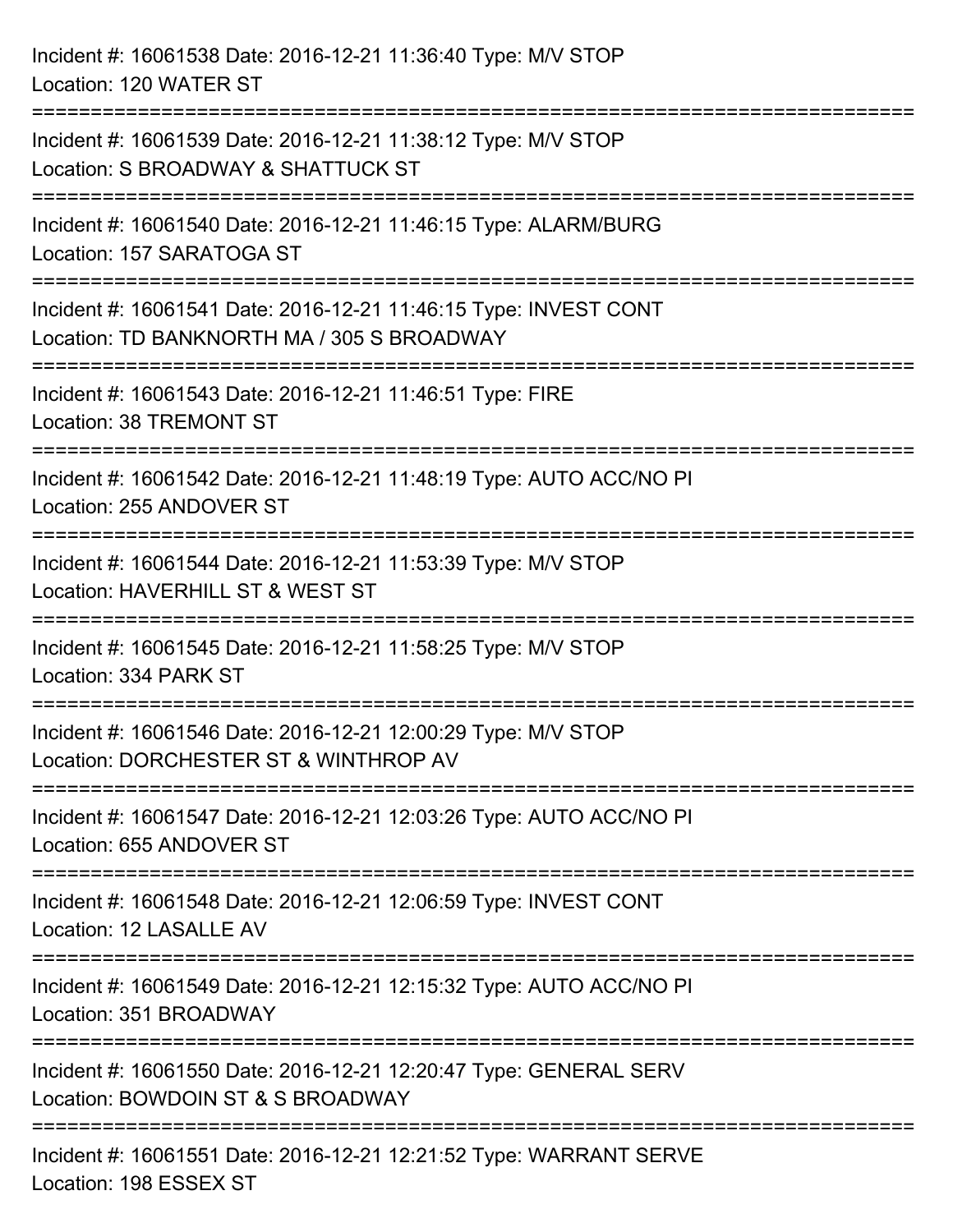| Incident #: 16061552 Date: 2016-12-21 12:37:37 Type: TRESPASSING<br>Location: 141 AMESBURY ST #STAIRWELL FL 6                   |
|---------------------------------------------------------------------------------------------------------------------------------|
| Incident #: 16061553 Date: 2016-12-21 12:44:36 Type: ALARM/BURG<br>Location: 167 ANDOVER ST                                     |
| Incident #: 16061554 Date: 2016-12-21 12:53:11 Type: INVEST CONT<br>Location: COMMONWEALTH MOTORS / 1 COMMONWEALTH DR           |
| Incident #: 16061555 Date: 2016-12-21 12:57:39 Type: M/V STOP<br>Location: AMESBURY ST & METHUEN ST                             |
| Incident #: 16061556 Date: 2016-12-21 13:14:08 Type: 209A/SERVE<br>Location: 152 OXFORD ST                                      |
| Incident #: 16061557 Date: 2016-12-21 13:21:03 Type: M/V STOP<br>Location: BROADWAY & HAVERHILL ST                              |
| Incident #: 16061558 Date: 2016-12-21 13:23:00 Type: COURT DOC SERVE<br>Location: 65 BODWELL ST<br>-------------------------    |
| Incident #: 16061559 Date: 2016-12-21 13:28:17 Type: M/V STOP<br>Location: BROADWAY & LOWELL ST                                 |
| Incident #: 16061560 Date: 2016-12-21 13:28:25 Type: HIT & RUN M/V<br>Location: 413 HAMPSHIRE ST                                |
| Incident #: 16061562 Date: 2016-12-21 13:33:55 Type: HIT & RUN M/V<br>Location: NORTHERN ESSEX COMMUNITY COLLE / 45 FRANKLIN ST |
| Incident #: 16061561 Date: 2016-12-21 13:35:20 Type: M/V STOP<br>Location: BRADFORD ST & BROADWAY                               |
| Incident #: 16061563 Date: 2016-12-21 13:41:49 Type: 209A/SERVE<br>Location: 90 LOWELL ST                                       |
| Incident #: 16061564 Date: 2016-12-21 13:42:27 Type: 209A/SERVE<br>Location: 90 LOWELL ST                                       |
| Incident #: 16061565 Date: 2016-12-21 13:45:13 Type: INVEST CONT<br>Location: 137 BERKELEY ST                                   |

===========================================================================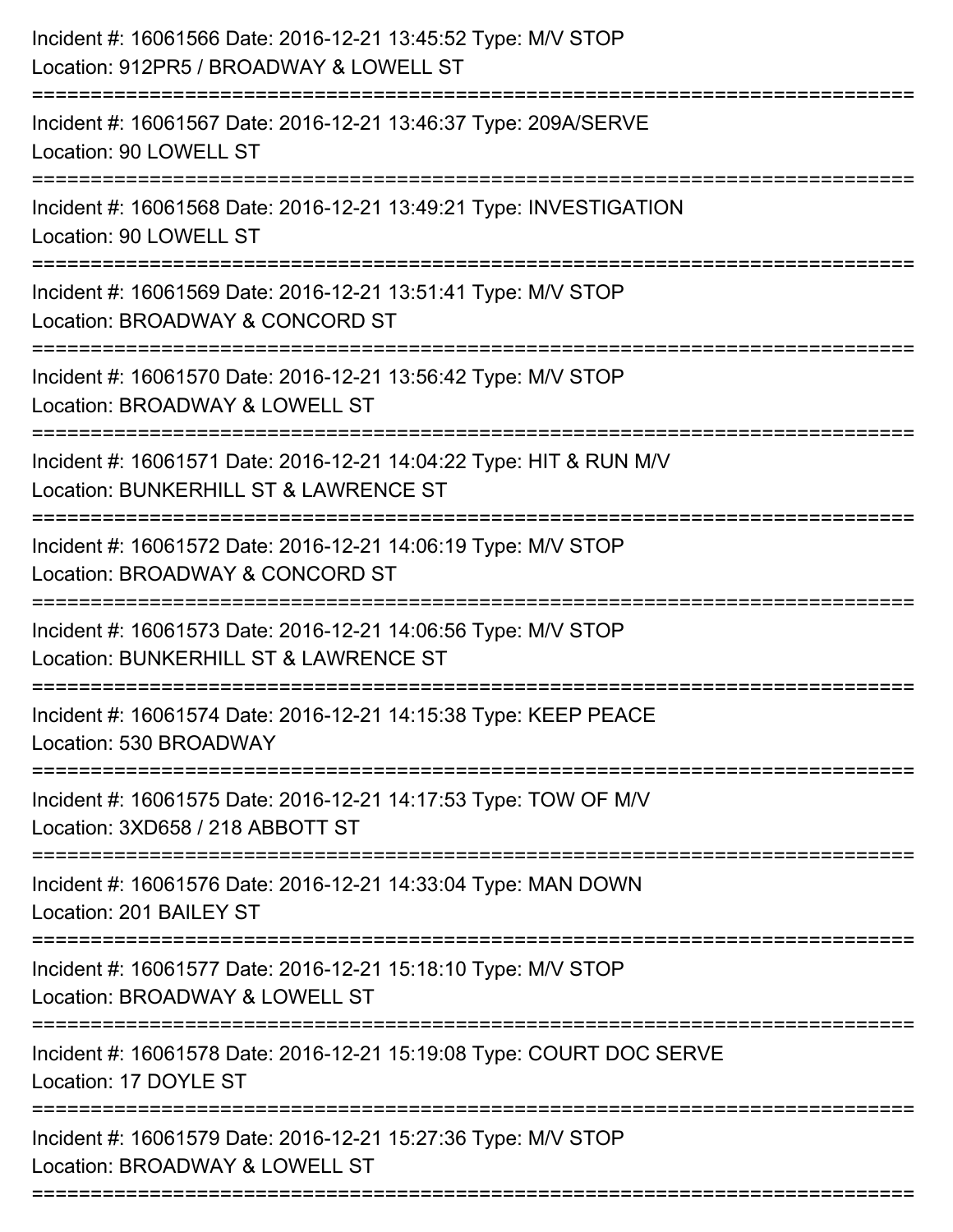| Location: BROADWAY & LOWELL ST                                                                                                    |
|-----------------------------------------------------------------------------------------------------------------------------------|
| Incident #: 16061581 Date: 2016-12-21 15:39:54 Type: B&E/MV/PAST<br>Location: 122 ARLINGTON ST                                    |
| Incident #: 16061582 Date: 2016-12-21 15:42:07 Type: INVEST CONT<br>Location: 63 WARREN ST                                        |
| Incident #: 16061583 Date: 2016-12-21 15:43:23 Type: M/V STOP<br>Location: BROADWAY & VALLEY ST                                   |
| Incident #: 16061584 Date: 2016-12-21 15:47:14 Type: AUTO ACC/NO PI<br>Location: PARK ST & SARATOGA ST                            |
| Incident #: 16061585 Date: 2016-12-21 15:49:37 Type: M/V STOP<br>Location: BROADWAY & LOWELL ST                                   |
| Incident #: 16061586 Date: 2016-12-21 16:00:52 Type: M/V STOP<br>Location: MERRIMACK ST & S UNION ST<br>:======================== |
| Incident #: 16061587 Date: 2016-12-21 16:01:06 Type: AUTO ACC/NO PI<br>Location: SAL'S RESTURANT / 354 MERRIMACK ST #BLDG 9       |
| Incident #: 16061588 Date: 2016-12-21 16:02:16 Type: INVESTIGATION<br>Location: 90 LOWELL ST                                      |
| Incident #: 16061589 Date: 2016-12-21 16:11:29 Type: TRESPASSING<br>Location: 378 PARK ST                                         |
| Incident #: 16061590 Date: 2016-12-21 16:12:58 Type: MEDIC SUPPORT<br>Location: 24 N BOYLSTON ST                                  |
| Incident #: 16061591 Date: 2016-12-21 16:18:28 Type: M/V STOP<br>Location: BROADWAY & CONCORD ST                                  |
| ==============================<br>Incident #: 16061592 Date: 2016-12-21 16:19:59 Type: MV/BLOCKING<br>Location: 101 OLIVE AV      |
| Incident #: 16061593 Date: 2016-12-21 16:25:16 Type: M/V STOP<br>Location: HAVERHILL ST & WEST ST                                 |

Incident #: 16061594 Date: 2016 12 21 16:4062 Date: 201612-27 Type: M/V STOP: 201612-27<br>.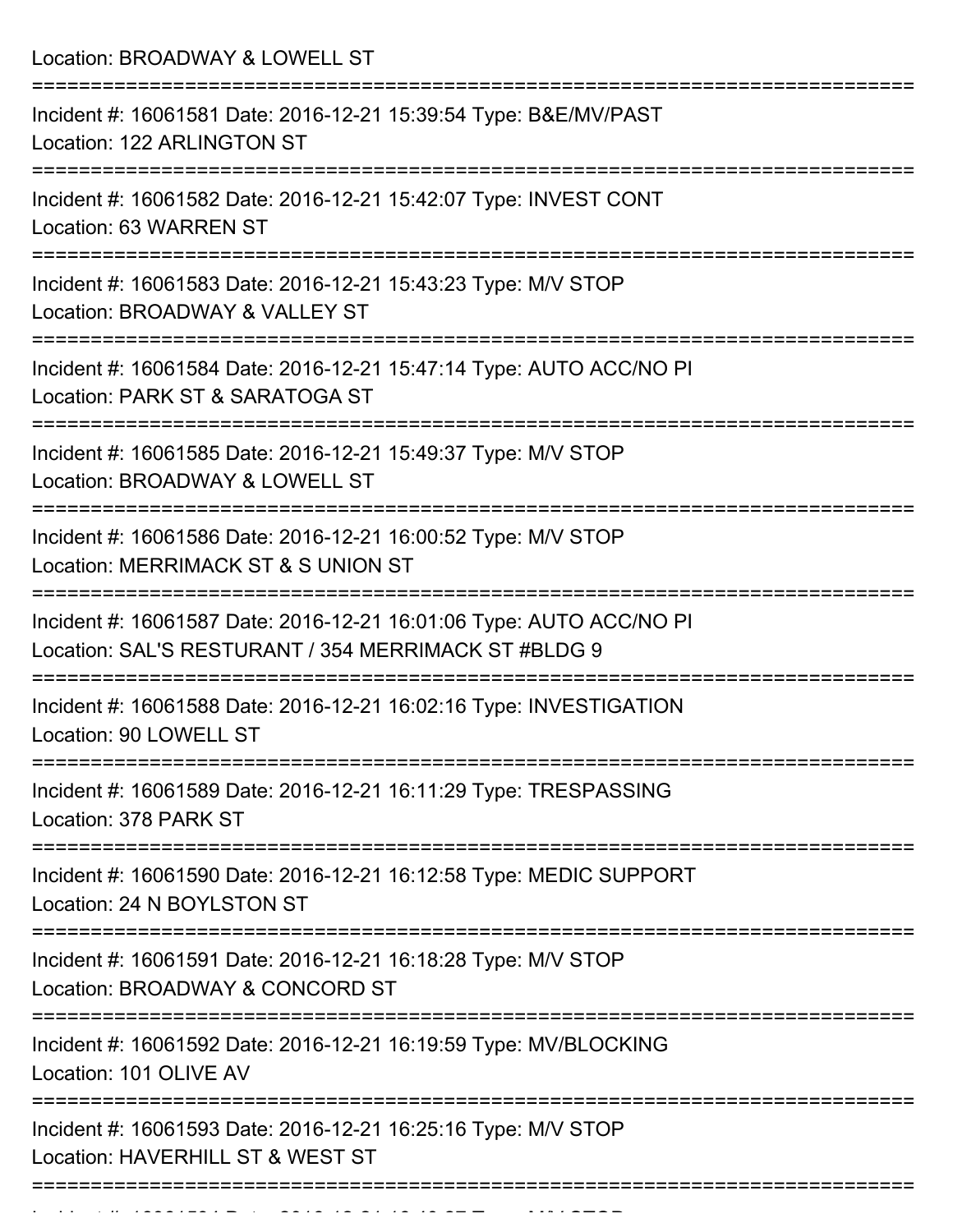Location: 72 LEXINGTON ST

| Incident #: 16061595 Date: 2016-12-21 16:43:22 Type: SUS PERS/MV<br>Location: ALMA ST & MYRTLE ST                              |
|--------------------------------------------------------------------------------------------------------------------------------|
| Incident #: 16061596 Date: 2016-12-21 16:56:58 Type: DRUG OVERDOSE<br>Location: 77 S UNION ST #318                             |
| Incident #: 16061597 Date: 2016-12-21 16:58:30 Type: M/V STOP<br>Location: BROADWAY & FLORENCE ST                              |
| Incident #: 16061598 Date: 2016-12-21 17:06:22 Type: DISTURBANCE<br>Location: 53 SWAN ST                                       |
| Incident #: 16061599 Date: 2016-12-21 17:09:58 Type: THREATS<br>Location: 77 S UNION ST                                        |
| Incident #: 16061600 Date: 2016-12-21 17:22:23 Type: M/V STOP<br>Location: LAWRENCE ST & MYRTLE ST                             |
| Incident #: 16061601 Date: 2016-12-21 17:27:20 Type: MISSING PERS<br>Location: CENTRAL CATHOLIC HIGH SCHOOL / 300 HAMPSHIRE ST |
| Incident #: 16061602 Date: 2016-12-21 17:29:16 Type: INVEST CONT<br>Location: 345 BROADWAY                                     |
| Incident #: 16061603 Date: 2016-12-21 17:32:22 Type: LIC PLATE STO<br>Location: 357 BROADWAY<br>------------                   |
| Incident #: 16061605 Date: 2016-12-21 17:34:13 Type: M/V STOP<br>Location: HAVERHILL ST & WARWICK ST                           |
| Incident #: 16061604 Date: 2016-12-21 17:34:44 Type: M/V STOP<br>Location: BROADWAY & HAVERHILL ST                             |
| Incident #: 16061606 Date: 2016-12-21 17:36:07 Type: M/V STOP<br>Location: BROADWAY & LOWELL ST                                |
| Incident #: 16061607 Date: 2016-12-21 17:40:33 Type: M/V STOP<br>Location: HAVERHILL ST & WEST ST                              |
|                                                                                                                                |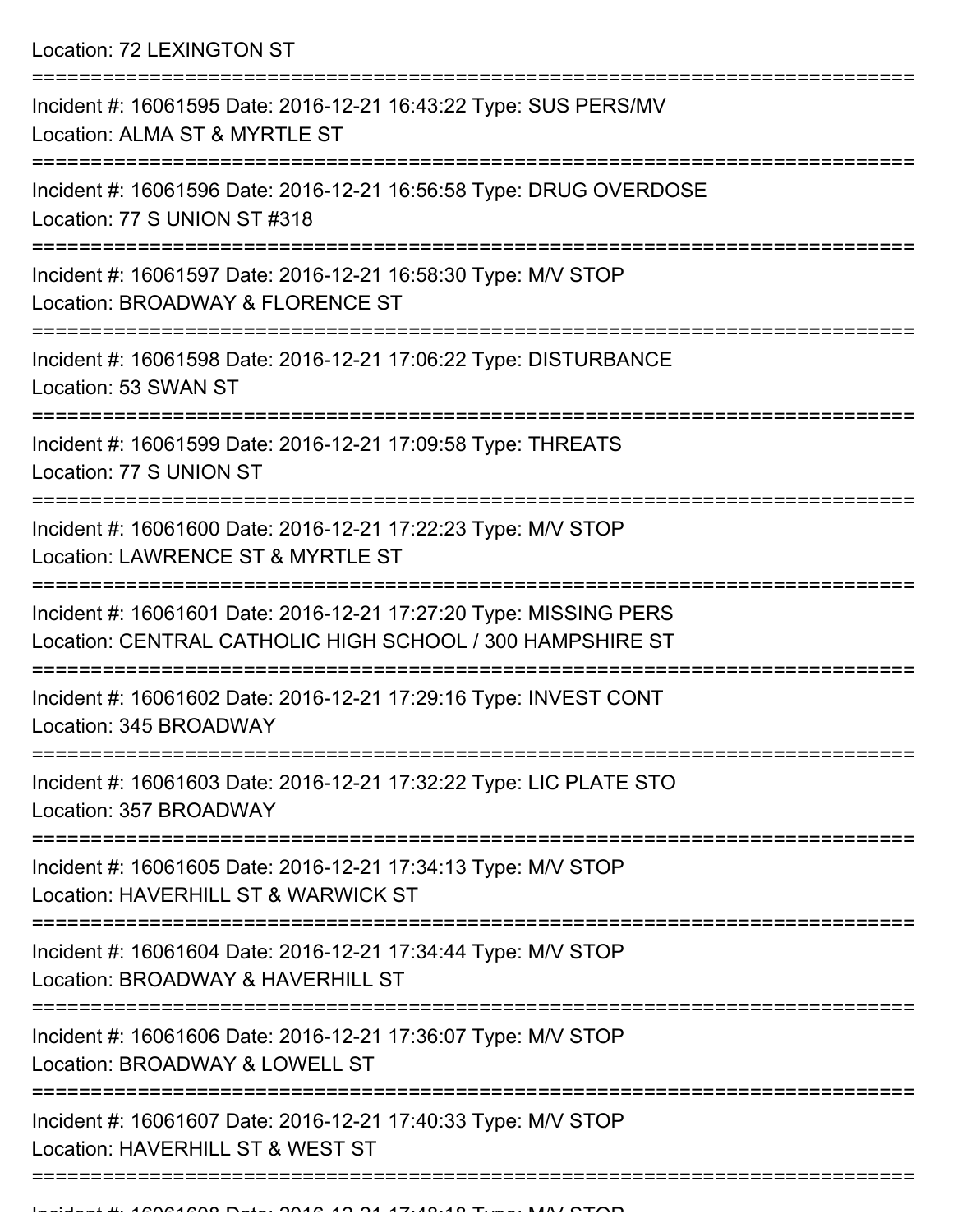| Location: 285 BROADWAY                                                                            |
|---------------------------------------------------------------------------------------------------|
| Incident #: 16061609 Date: 2016-12-21 17:49:35 Type: M/V STOP<br>Location: 700 ESSEX ST           |
| Incident #: 16061610 Date: 2016-12-21 17:51:05 Type: SEARCHWARRANT<br>Location: 70 BOXFORD ST     |
| Incident #: 16061611 Date: 2016-12-21 17:53:34 Type: NEIGHBOR PROB<br>Location: 244 BROADWAY      |
| Incident #: 16061612 Date: 2016-12-21 17:56:06 Type: ALARM/BURG<br>Location: 155 HAVERHILL ST     |
| Incident #: 16061613 Date: 2016-12-21 17:59:37 Type: M/V STOP<br>Location: ESSEX ST & LAWRENCE ST |
| Incident #: 16061614 Date: 2016-12-21 18:06:58 Type: M/V STOP<br>Location: BROADWAY & LAKE ST     |
| Incident #: 16061615 Date: 2016-12-21 18:10:04 Type: SUS PERS/MV<br>Location: 78 GREENFIELD ST    |
| Incident #: 16061616 Date: 2016-12-21 18:11:23 Type: INVESTIGATION<br>Location: 479 BROADWAY      |
| Incident #: 16061619 Date: 2016-12-21 18:13:30 Type: KEEP PEACE<br>Location: 137 WARWICK ST       |
| Incident #: 16061617 Date: 2016-12-21 18:13:35 Type: SUS PERS/MV<br>Location: 360 BROADWAY        |
| Incident #: 16061618 Date: 2016-12-21 18:16:10 Type: M/V STOP<br>Location: BROADWAY & LOWELL ST   |
| Incident #: 16061620 Date: 2016-12-21 18:17:56 Type: M/V STOP<br>Location: BROADWAY & LOWELL ST   |
| Incident #: 16061621 Date: 2016-12-21 18:19:14 Type: M/V STOP<br><b>Location: ROWE ST</b>         |
| ACOOACOQ                                                                                          |

Incident #: 16061622 Date: 2016-12-21 18:21:26 Type: SUS PERS/MV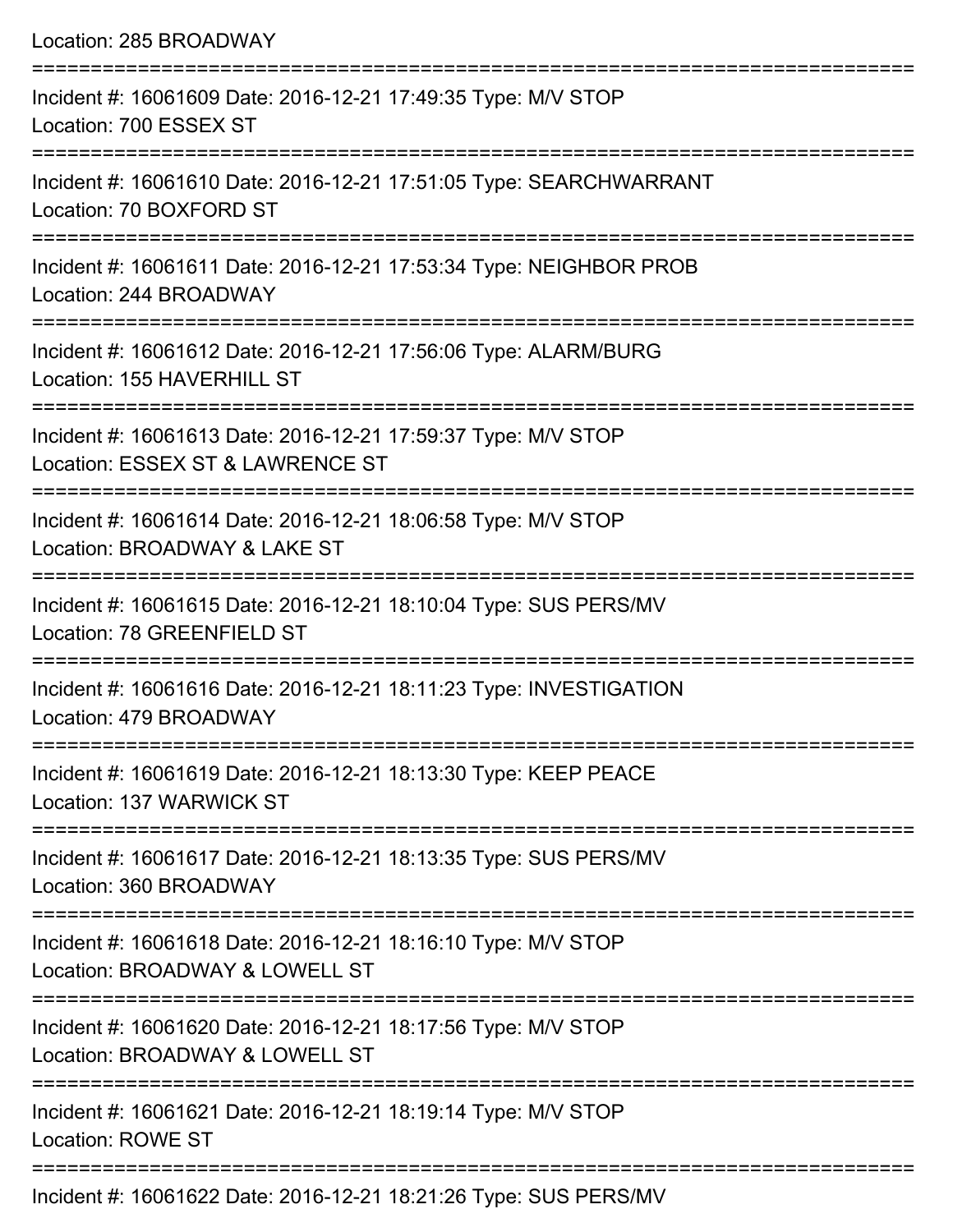| Incident #: 16061623 Date: 2016-12-21 18:24:05 Type: M/V STOP<br>Location: BROADWAY & VALLEY ST                 |
|-----------------------------------------------------------------------------------------------------------------|
| Incident #: 16061624 Date: 2016-12-21 18:24:35 Type: DK (DRUNK)<br>Location: 157 JACKSON ST                     |
| Incident #: 16061625 Date: 2016-12-21 18:30:05 Type: LIC PLATE STO<br>Location: 88 CROSS ST                     |
| Incident #: 16061626 Date: 2016-12-21 18:39:16 Type: M/V STOP<br>Location: BRADFORD ST & BROADWAY               |
| Incident #: 16061627 Date: 2016-12-21 18:40:52 Type: M/V STOP<br>Location: BROADWAY & HAVERHILL ST              |
| Incident #: 16061628 Date: 2016-12-21 18:50:10 Type: M/V STOP<br>Location: 332 BROADWAY                         |
| Incident #: 16061629 Date: 2016-12-21 18:51:15 Type: EXTRA SURVEIL<br>Location: CENTRAL BRIDGE / 0 MERRIMACK ST |
| Incident #: 16061630 Date: 2016-12-21 18:51:45 Type: HIT & RUN M/V<br>Location: CANAL ST & LAWRENCE ST          |
| Incident #: 16061631 Date: 2016-12-21 19:00:20 Type: M/V STOP<br>Location: BRADFORD ST & BROADWAY               |
| Incident #: 16061632 Date: 2016-12-21 19:04:13 Type: 911 HANG UP<br>Location: 60 KINGSTON ST                    |
| Incident #: 16061633 Date: 2016-12-21 19:25:50 Type: NOTIFICATION<br>Location: 255 FARNHAM ST FL 3              |
| Incident #: 16061634 Date: 2016-12-21 19:43:51 Type: WARRANT SERVE<br>Location: 90 LOWELL ST                    |
| Incident #: 16061635 Date: 2016-12-21 19:46:40 Type: LOST PROPERTY<br>Location: 70 CAMBRIDGE ST                 |
| =====================================<br>Incident #: 16061636 Date: 2016-12-21 19:55:13 Type: A&B PAST          |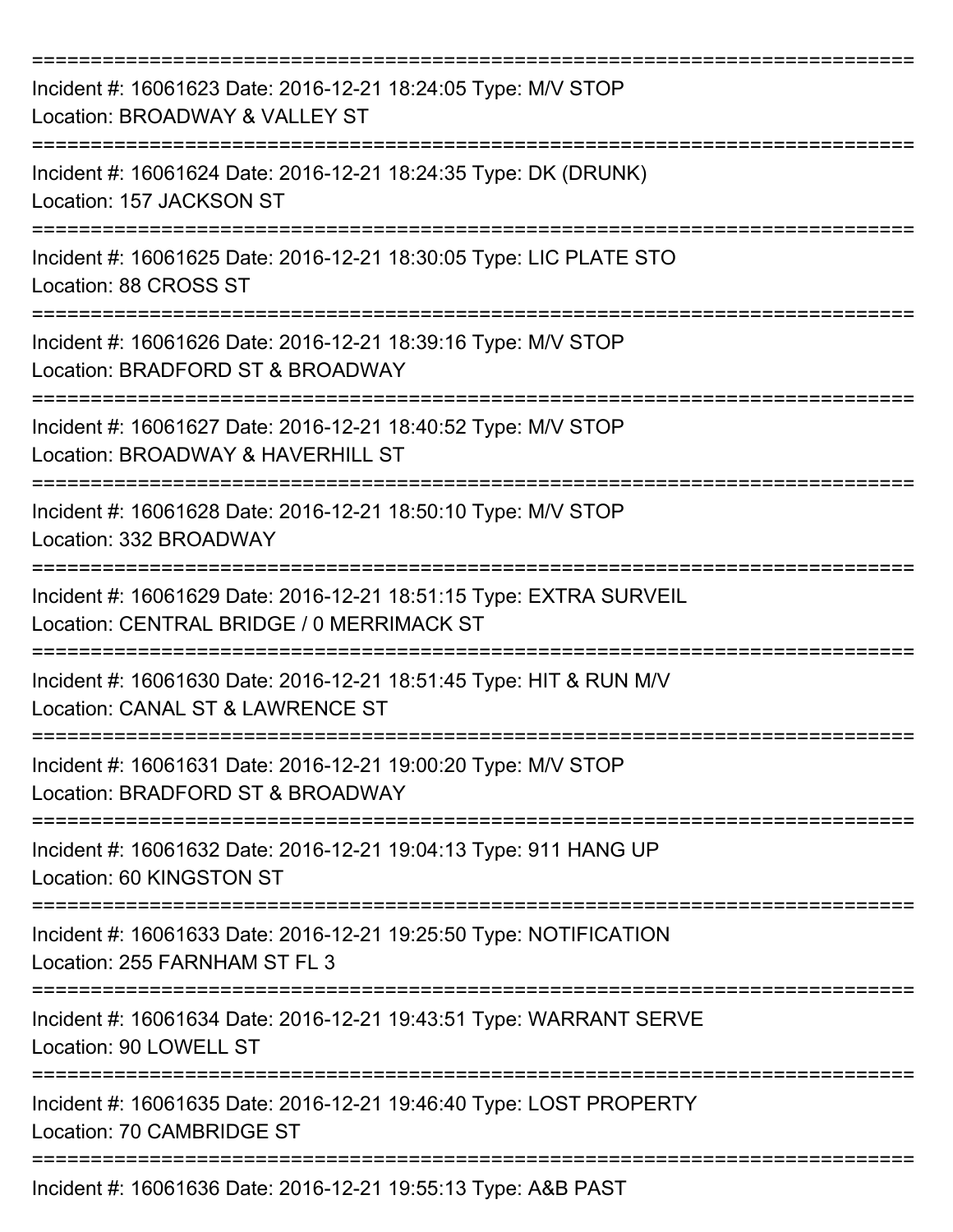| Incident #: 16061637 Date: 2016-12-21 20:11:23 Type: INVEST CONT<br>Location: 231 FERRY ST                           |
|----------------------------------------------------------------------------------------------------------------------|
| Incident #: 16061638 Date: 2016-12-21 20:16:34 Type: M/V STOP<br>Location: 144 S UNION ST                            |
| Incident #: 16061639 Date: 2016-12-21 20:19:26 Type: SUS PERS/MV<br>Location: HIGH ST & PLATT ST                     |
| Incident #: 16061640 Date: 2016-12-21 20:20:38 Type: AUTO ACC/NO PI<br>Location: BROADWAY & LOWELL ST                |
| Incident #: 16061641 Date: 2016-12-21 20:23:53 Type: M/V STOP<br>Location: 124 MARKET ST                             |
| Incident #: 16061642 Date: 2016-12-21 20:24:37 Type: ALARMS<br>Location: 234 HAMPSHIRE ST                            |
| Incident #: 16061643 Date: 2016-12-21 20:32:40 Type: TOW/REPOSSED<br><b>Location: 8 KATHERINE ST</b><br>============ |
| Incident #: 16061644 Date: 2016-12-21 20:53:12 Type: WARRANT SERVE<br>Location: 90 LOWELL ST                         |
| Incident #: 16061645 Date: 2016-12-21 21:08:27 Type: M/V STOP<br>Location: BROADWAY & TREMONT ST                     |
| Incident #: 16061646 Date: 2016-12-21 21:21:20 Type: UNWANTEDGUEST<br>Location: 32 BRADFORD ST #1                    |
| Incident #: 16061647 Date: 2016-12-21 21:23:08 Type: SUS PERS/MV<br>Location: 1 LOGAN ST                             |
| Incident #: 16061648 Date: 2016-12-21 21:37:40 Type: M/V STOP<br>Location: COMMON ST & LAWRENCE ST                   |
| Incident #: 16061649 Date: 2016-12-21 21:38:08 Type: NOISE ORD<br>Location: HAVERHILL ST & UNION ST                  |
| Incident #: 16061650 Date: 2016-12-21 21:43:38 Type: M/V STOP                                                        |

 $L = L L$ , FERRY OT & MANNI OT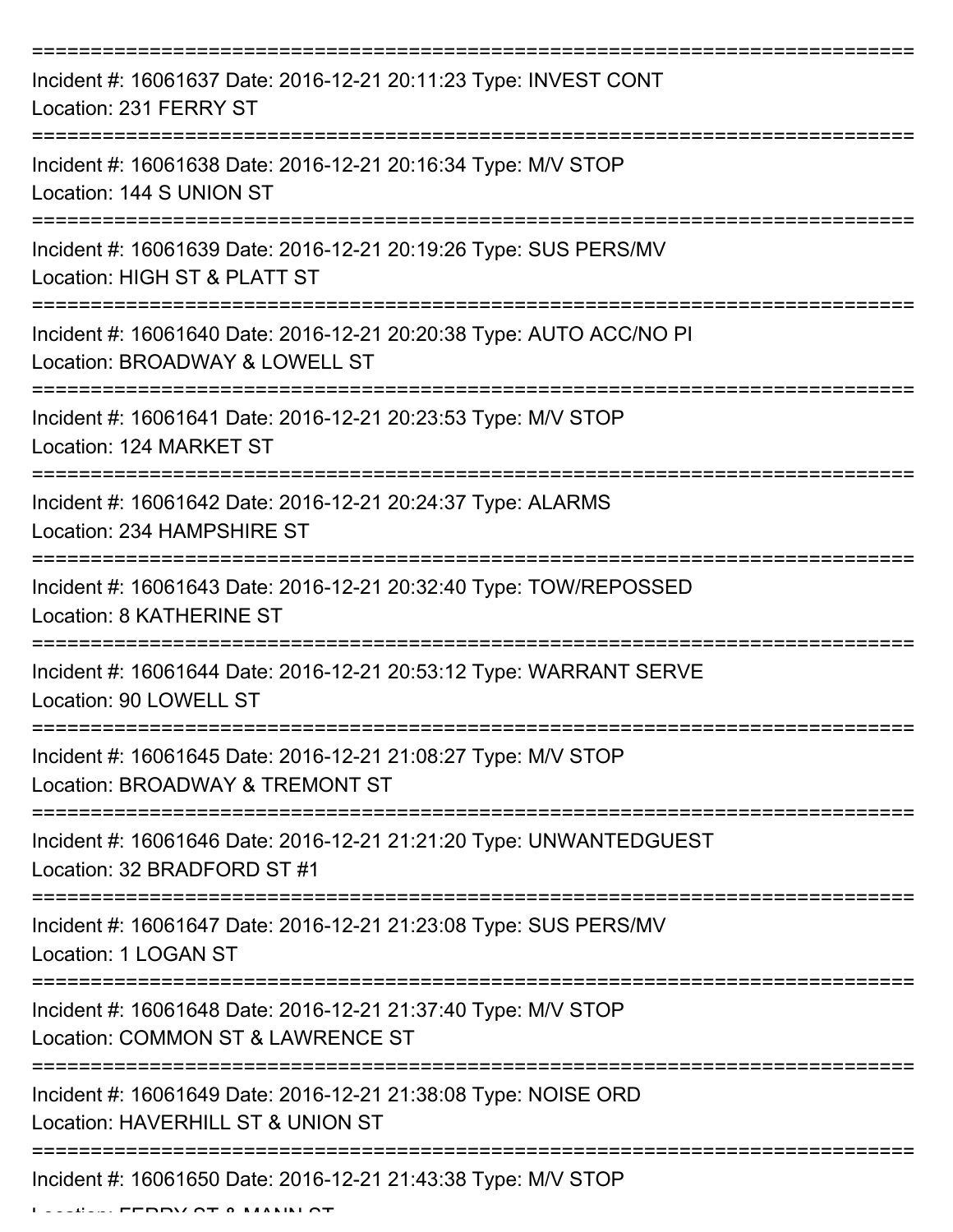| Incident #: 16061651 Date: 2016-12-21 21:44:15 Type: UNKNOWN PROB<br>Location: 432 WINTHROP AVE       |
|-------------------------------------------------------------------------------------------------------|
| Incident #: 16061652 Date: 2016-12-21 22:12:22 Type: M/V STOP<br>Location: LAWRENCE ST & LEXINGTON ST |
| Incident #: 16061653 Date: 2016-12-21 22:15:51 Type: M/V STOP<br>Location: DURSO AV & WINTHROP AV     |
| Incident #: 16061654 Date: 2016-12-21 22:18:06 Type: TOW OF M/V<br>Location: HIGH ST & PLATT ST       |
| Incident #: 16061655 Date: 2016-12-21 22:23:41 Type: M/V STOP<br><b>Location: WINTHROP AV</b>         |
| Incident #: 16061656 Date: 2016-12-21 22:24:36 Type: ALARMS<br>Location: 330 S BROADWAY               |
| Incident #: 16061657 Date: 2016-12-21 22:25:50 Type: LOUD NOISE<br>Location: 8 ROLLINS ST FL 3        |
| Incident #: 16061658 Date: 2016-12-21 22:30:57 Type: M/V STOP<br>Location: WINTHROP AV                |
| Incident #: 16061659 Date: 2016-12-21 22:40:23 Type: NOISE ORD<br>Location: AMESBURY ST & COMMON ST   |
| Incident #: 16061663 Date: 2016-12-21 22:45:18 Type: HIT & RUN M/V<br>Location: BROADWAY & GREEN ST   |
| Incident #: 16061660 Date: 2016-12-21 22:46:36 Type: M/V STOP<br>Location: AMESBURY ST & CANAL ST     |
| Incident #: 16061662 Date: 2016-12-21 22:47:16 Type: RECOV/STOL/MV<br>Location: 253 ERVING AV         |
| Incident #: 16061661 Date: 2016-12-21 22:48:34 Type: LOUD NOISE<br>Location: 37 DUCKETT AV            |
| Incident #: 16061664 Date: 2016-12-21 22:59:48 Type: MV/BLOCKING                                      |

Location: 121 BENNINGTON ST